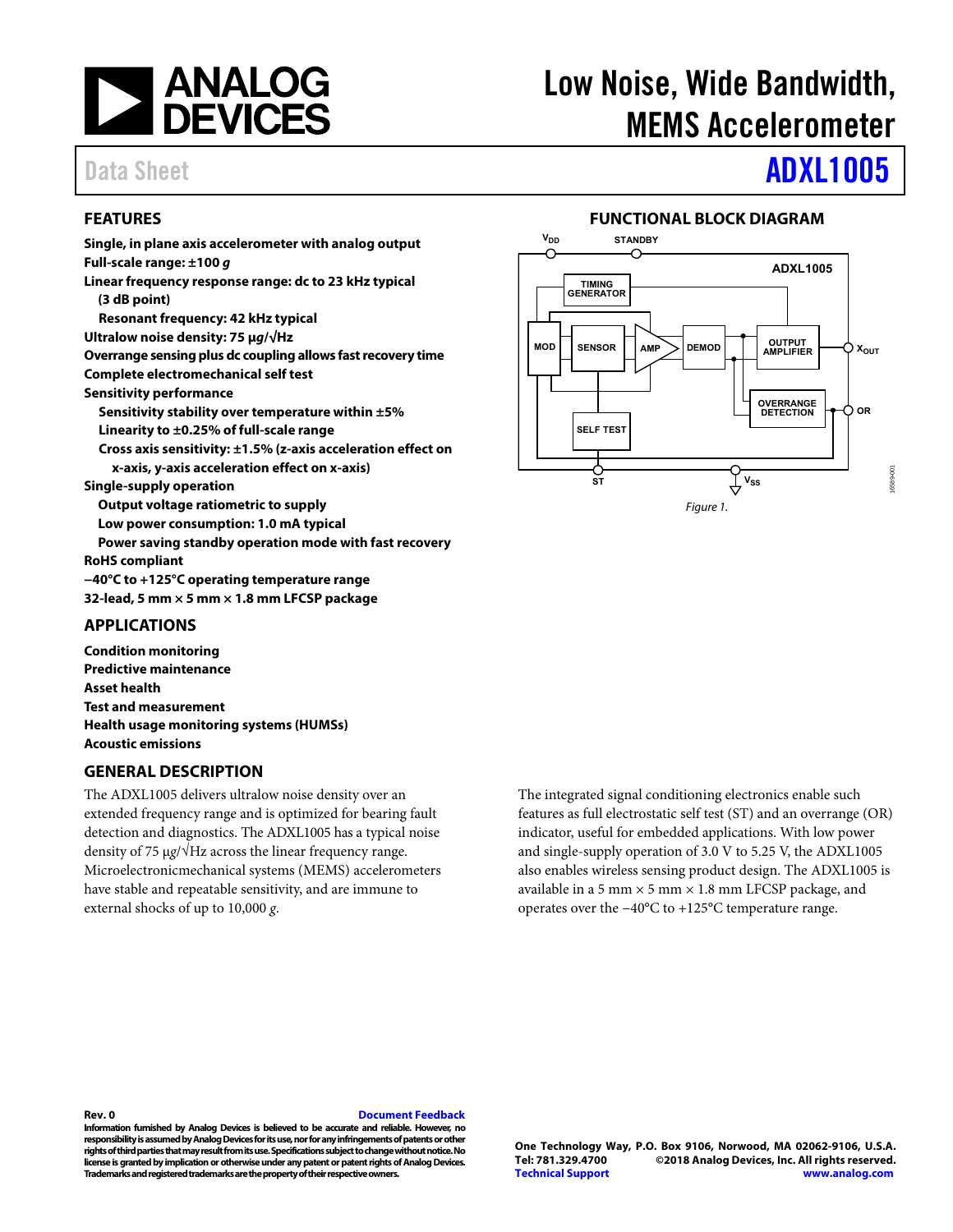## **TABLE OF CONTENTS**

| $\label{lem:main} The \emph{rmal} \emph{Resistance} \emph{} \emph{} \emph{} \emph{} \emph{} \emph{} \emph{} \emph{} \emph{} \emph{} \emph{}$ |
|----------------------------------------------------------------------------------------------------------------------------------------------|
|                                                                                                                                              |
|                                                                                                                                              |
|                                                                                                                                              |
|                                                                                                                                              |
|                                                                                                                                              |
|                                                                                                                                              |

### <span id="page-1-0"></span>**REVISION HISTORY**

4/2018-Revision 0: Initial Version

| Interfacing Analog Output Below 10 kHz  11 |  |
|--------------------------------------------|--|
| Interfacing Analog Output Beyond 10 kHz 12 |  |
|                                            |  |
| Mechanical Considerations for Mounting 12  |  |
|                                            |  |
|                                            |  |
|                                            |  |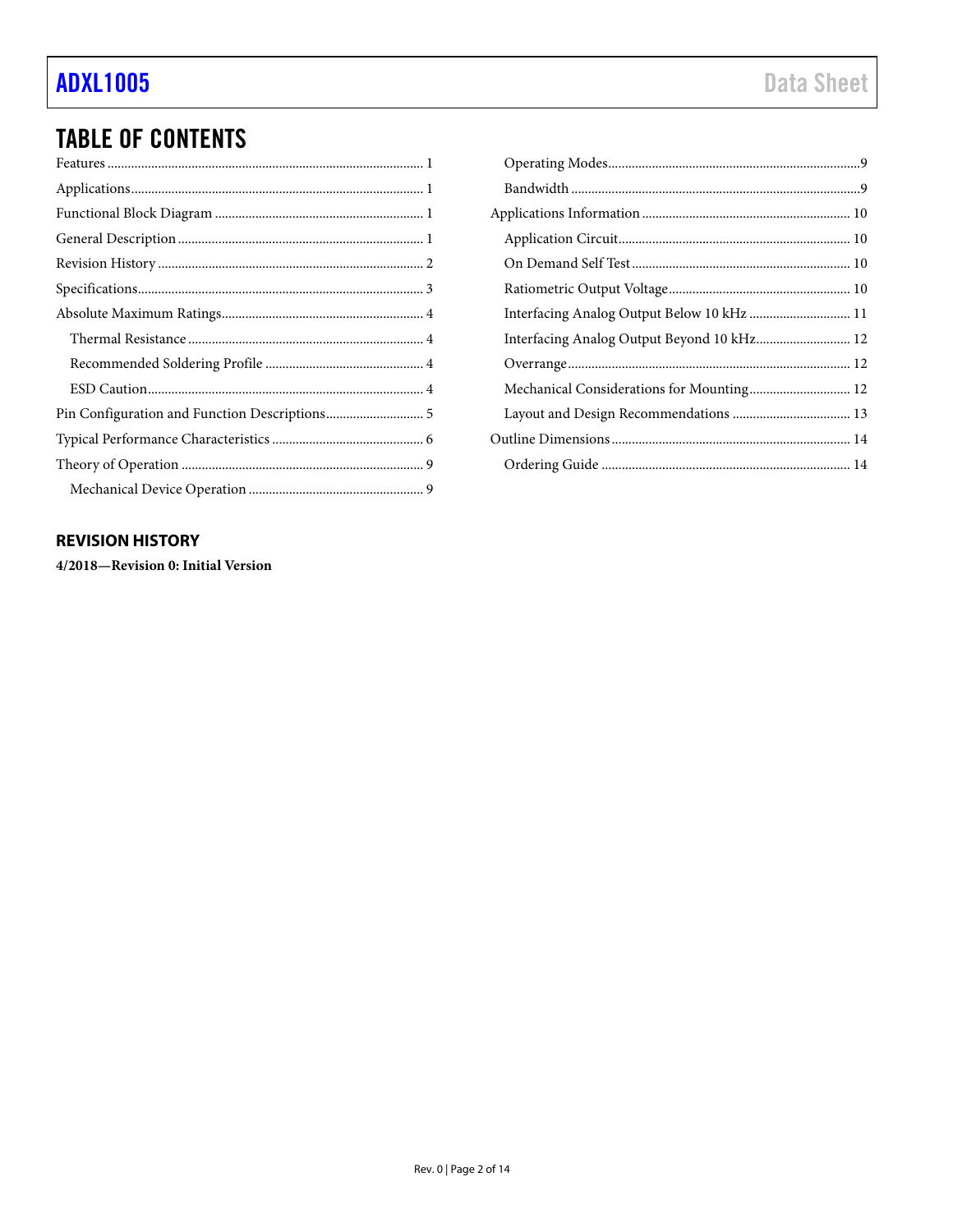## <span id="page-2-0"></span>**SPECIFICATIONS**

 $T_A = 25^{\circ}$ C, V<sub>DD</sub> = 5.0 V, acceleration = 0 g, unless otherwise noted. All minimum and maximum specifications are guaranteed. Typical specifications may not be guaranteed.

<span id="page-2-1"></span>

| Table 1.                                           |                                         |                     |            |                       |                      |
|----------------------------------------------------|-----------------------------------------|---------------------|------------|-----------------------|----------------------|
| <b>Parameter</b>                                   | <b>Test Conditions/Comments</b>         | Min                 | <b>Typ</b> | Max                   | Unit                 |
| <b>SENSOR</b>                                      |                                         |                     |            |                       |                      |
| <b>Measurement Range</b>                           |                                         |                     | ±100       |                       | g                    |
| Linearity <sup>1</sup>                             | Percentage of full-scale                |                     | $\pm 0.25$ |                       | $\frac{0}{0}$        |
| Cross Axis Sensitivity <sup>2</sup>                | Z-axis acceleration effect on x-axis    |                     | ±0.7       |                       | $\%$                 |
|                                                    | Y-axis acceleration effect on x-axis    |                     | ±1.5       |                       | $\%$                 |
| SENSITIVITY (RATIOMETRIC TO V <sub>DD</sub> )      |                                         |                     |            |                       |                      |
| Sensitivity                                        | <b>DC</b>                               |                     | 20         |                       | mV/g                 |
| Sensitivity Change Due to Temperature <sup>3</sup> | $T_A = -40^{\circ}C$ to $+125^{\circ}C$ |                     | ±5         |                       | $\%$                 |
| ZERO g OFFSET (RATIOMETRIC TO V <sub>DD</sub> )    |                                         |                     |            |                       |                      |
| 0 g Output Voltage                                 |                                         |                     | $V_{DD}/2$ |                       | $\vee$               |
| 0 g Output Range over Temperature <sup>4</sup>     | $-40^{\circ}$ C to $+125^{\circ}$ C     |                     | 9          |                       | g                    |
| <b>NOISE</b>                                       |                                         |                     |            |                       |                      |
| <b>Noise Density</b>                               | 100 Hz to 20 kHz                        |                     | 75         |                       | $\mu q / \sqrt{Hz}$  |
|                                                    | 100 Hz to 20 kHz, at 3.0 V supply       |                     | 125        |                       | $\mu$ g/ $\sqrt{Hz}$ |
| 1/f Frequency Corner                               |                                         |                     | 0.1        |                       | Hz                   |
| <b>FREQUENCY RESPONSE</b>                          |                                         |                     |            |                       |                      |
| Sensor Resonant Frequency                          |                                         | 37.7                | 42         |                       | kHz                  |
| 5% Bandwidth <sup>5</sup>                          |                                         |                     | 9          |                       | kHz                  |
| 3 dB Bandwidth <sup>6</sup>                        |                                         |                     | 23         |                       | kHz                  |
| <b>SELF TEST</b>                                   |                                         |                     |            |                       |                      |
| Output Change (Ratiometric to V <sub>DD</sub> )    | ST low to ST high                       | 420                 | 490        |                       | mV                   |
| Input Voltage Level                                |                                         |                     |            |                       |                      |
| High, V <sub>IH</sub>                              |                                         | $V_{DD} \times 0.7$ |            |                       | $\vee$               |
| Low, V <sub>IL</sub>                               |                                         |                     |            | $V_{DD}$ $\times$ 0.3 | V                    |
| <b>Input Current</b>                               |                                         |                     | 25         |                       | μA                   |
| <b>OUTPUT AMPLIFIER</b>                            |                                         |                     |            |                       |                      |
| <b>Short-Circuit Current</b>                       |                                         |                     | 3          |                       | mA                   |
| Output Impedance                                   |                                         |                     | < 0.1      |                       | Ω                    |
| Maximum Resistive Load                             |                                         |                     | 20         |                       | $M\Omega$            |
| Maximum Capacitive Load <sup>7</sup>               | No external resistor                    |                     | 100        |                       | pF                   |
|                                                    | With external resistor                  |                     | 22         |                       | nF                   |
| POWER SUPPLY (V <sub>DD</sub> )                    |                                         |                     |            |                       |                      |
| <b>Operating Voltage Range</b>                     |                                         | 3.0                 | 5.0        | 5.25                  | $\vee$               |
| Quiescent Supply Current                           |                                         |                     | 1.0        | 1.15                  | mA                   |
| <b>Standby Current</b>                             |                                         |                     | 225        | 285                   | μA                   |
| Standby Recovery Time (Standby to Measure Mode)    | Output settled to 1% of final value     |                     | $50$       |                       | μs                   |
| Turn On Time <sup>8</sup>                          |                                         |                     | < 550      |                       | μs                   |
| OPERATING TEMPERATURE RANGE                        |                                         | $-40$               |            | $+125$                | °C                   |

 $^1$  Linearity is tested using sine vibration at 100 Hz.<br><sup>2</sup> Cross axis sensitivity is defined as the coupling of

<sup>3</sup> Includes package hysteresis from 25°C.

<sup>7</sup> For capacitive loads larger than 100 pF, an external series resistor must be connected (minimum 8 kΩ). The output capacitance must not exceed 22 nF.<br><sup>8</sup> Measured time difference from the instant Vee reaches half its v

 $8$  Measured time difference from the instant V<sub>DD</sub> reaches half its value to the instant at which the output settles to 1% of its final value.

<sup>&</sup>lt;sup>2</sup> Cross axis sensitivity is defined as the coupling of excitation along a perpendicular axis onto the measured axis output. Guaranteed by characterization.<br><sup>3</sup> Includes package bysteresis from 25°C

 $^4$  Difference between the maximum and the minimum values in temperature range.<br><sup>5</sup> Specified as a frequency range that is within a deviation range relative to do sensiti

<sup>&</sup>lt;sup>5</sup> Specified as a frequency range that is within a deviation range relative to dc sensitivity. The range is limited by an increase in response due to response gain at the sensor resonant frequency.

<sup>&</sup>lt;sup>6</sup> Specified as a frequency range that is within a deviation range relative to dc sensitivity. The range is limited by an increase in response due to response gain at the sensor resonant frequency.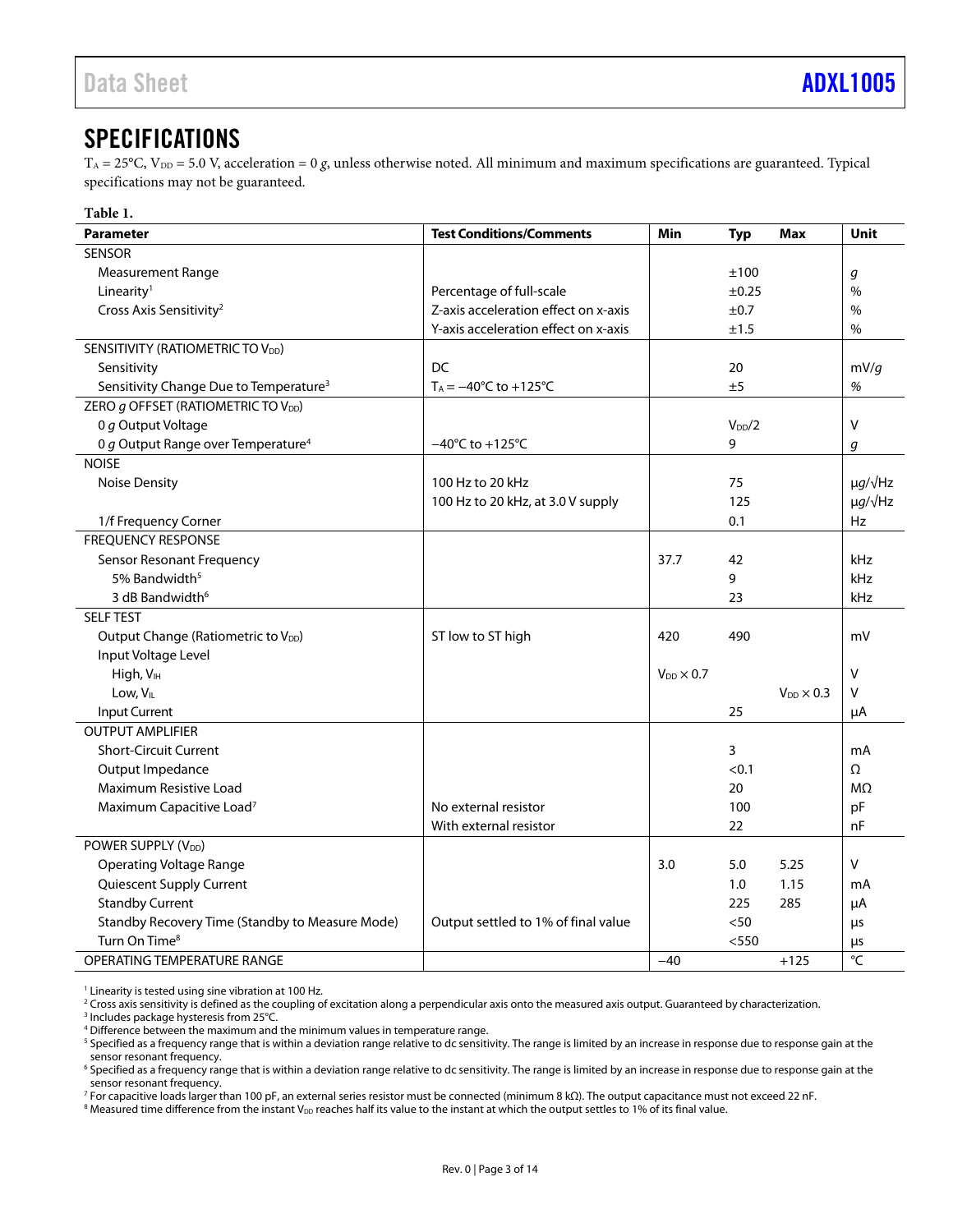## <span id="page-3-0"></span>ABSOLUTE MAXIMUM RATINGS

### **Table 2.**

| Parameter                                                              | Rating                              |
|------------------------------------------------------------------------|-------------------------------------|
| Acceleration                                                           |                                     |
| Mechanical Shock: Any Axis, Powered<br>or Unpowered per IEC 60068-2-27 | 10,000 $q$                          |
| Drop Test (Concrete Surface), per<br>AEC-Q100 Test G5                  | 1.2 m                               |
| Voo                                                                    | $-0.3$ V to $+5.5$ V                |
| <b>Output Short-Circuit Duration</b><br>(Any Pin to Common Ground)     | Indefinite                          |
| Temperature Range (Storage)                                            | $-55^{\circ}$ C to $+150^{\circ}$ C |

Stresses at or above those listed under Absolute Maximum Ratings may cause permanent damage to the product. This is a stress rating only; functional operation of the product at these or any other conditions above those indicated in the operational section of this specification is not implied. Operation beyond the maximum operating conditions for extended periods may affect product reliability.

### <span id="page-3-1"></span>**THERMAL RESISTANCE**

Thermal performance is directly linked to printed circuit board (PCB) design and operating environment. Careful attention to PCB thermal design is required.

 $\theta_{IA}$  is the natural convection junction to ambient thermal resistance measured in a one cubic foot sealed enclosure.  $\theta_{\text{JC}}$  is the junction to case thermal resistance.

### **Table 3. Package Characteristics**

| Package Type            | $\theta_{JA}$    | $\theta_{\rm JC}$  | <b>Device Weight</b> |
|-------------------------|------------------|--------------------|----------------------|
| $CP-32-26$ <sup>1</sup> | $48^{\circ}$ C/W | $14.1^{\circ}$ C/W | $<$ 0.2 $q$          |

1 Thermal impedance simulated values are based on a JEDEC 2S2P thermal test board with nine thermal vias. See JEDEC JESD51.

### <span id="page-3-2"></span>**RECOMMENDED SOLDERING PROFILE**

[Figure 2](#page-3-4) an[d Table 4 p](#page-3-5)rovide details about the recommended soldering profile.



<span id="page-3-4"></span>Figure 2. Recommended Soldering Profile

|                                                   | <b>Condition</b>   |                   |  |
|---------------------------------------------------|--------------------|-------------------|--|
| <b>Profile Feature</b>                            | <b>Sn63/Pb37</b>   | <b>Pb-Free</b>    |  |
| Average Ramp Rate ( $T_L$ to $T_P$ )              | 3°C/sec            | 3°C/sec           |  |
|                                                   | maximum            | maximum           |  |
| Preheat                                           |                    |                   |  |
| Minimum Temperature (T <sub>SMIN</sub> )          | $100^{\circ}$ C    | $150^{\circ}$ C   |  |
| Maximum Temperature (T <sub>SMAX</sub> )          | $150^{\circ}$ C    | 200°C             |  |
| Time (Tsmin to Tsmax)(ts)                         | 60 sec to          | 60 sec to         |  |
|                                                   | 120 <sub>sec</sub> | $180$ sec         |  |
| $TSMAY$ to $T1$                                   |                    |                   |  |
| Ramp-Up Rate                                      | 3°C/sec            | 3°C/sec           |  |
|                                                   | maximum            | maximum           |  |
| <b>Time Maintained Above</b><br>Liquidous $(T_L)$ |                    |                   |  |
| Liquidous Temperature (TL)                        | $183^{\circ}$ C    | $217^{\circ}$ C   |  |
| Time $(t_1)$                                      | 60 sec to          | 60 sec to         |  |
|                                                   | 150 <sub>sec</sub> | $150$ sec         |  |
| Peak Temperature (T <sub>P</sub> )                | $240 + 0/-5$ °C    | $260 + 0/-5$ °C   |  |
| Time Within 5°C of Actual Peak                    | 10 sec to          | 20 sec to         |  |
| Temperature $(t_P)$                               | 30 sec             | 40 sec            |  |
| Ramp-Down Rate                                    | $6^{\circ}$ C/sec  | $6^{\circ}$ C/sec |  |
|                                                   | maximum            | maximum           |  |
| Time 25°C to Peak Temperature                     | 6 min              | 8 min             |  |
| $(t25^{\circ}C)$                                  | maximum            | maximum           |  |

### <span id="page-3-3"></span>**ESD CAUTION**



ESD (electrostatic discharge) sensitive device. Charged devices and circuit boards can discharge without detection. Although this product features patented or proprietary protection circuitry, damage may occur on devices subjected to high energy ESD. Therefore, proper ESD precautions should be taken to avoid performance degradation or loss of functionality.

### <span id="page-3-5"></span>**Table 4. Recommended Soldering Profile**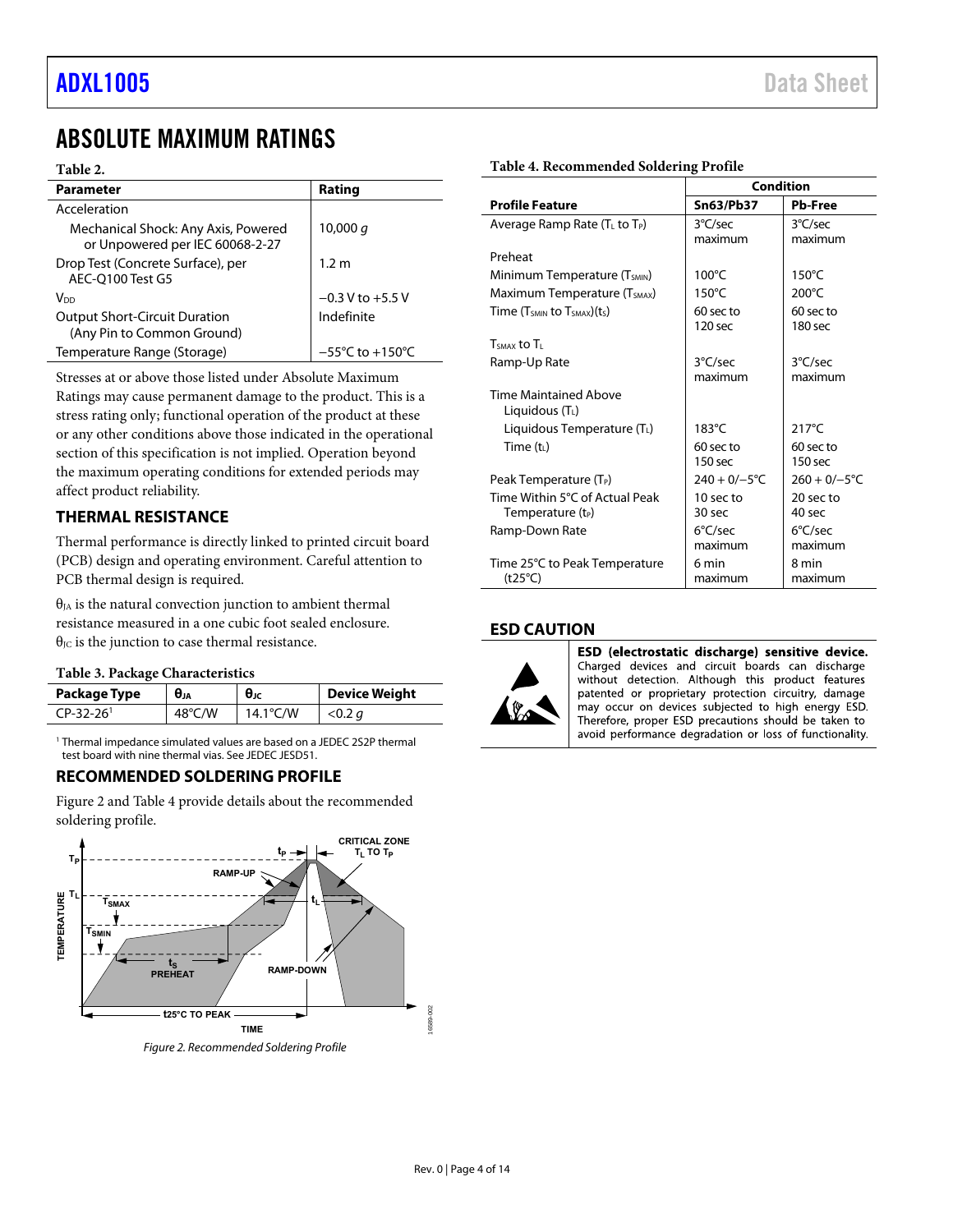## <span id="page-4-0"></span>PIN CONFIGURATION AND FUNCTION DESCRIPTIONS



### Figure 3. Pin Configuration

16589-003

6589-003

### **Table 5. Pin Function Descriptions**

| Pin No.                           | <b>Mnemonic</b>       | <b>Description</b>                                                                                                                                               |
|-----------------------------------|-----------------------|------------------------------------------------------------------------------------------------------------------------------------------------------------------|
| 1 to 9, 31, 32                    | NIC.                  | Not Internally Connected.                                                                                                                                        |
| 10, 11, 17 to 19, 21 to<br>26, 29 | <b>DNC</b>            | Do Not Connect. Leave this pin unconnected.                                                                                                                      |
| 12                                | $V_{DD}$              | 3.0 V to 5.25 V Supply Voltage.                                                                                                                                  |
| 13, 14, 27, 28                    | <b>V<sub>ss</sub></b> | Supply Ground.                                                                                                                                                   |
| 15                                | <b>STANDBY</b>        | Standby Mode Input, Active High.                                                                                                                                 |
| 16                                | ST                    | Self Test Input, Active High.                                                                                                                                    |
| 20                                | <b>OR</b>             | Overrange Output. This pin instantaneously indicates when the overrange detection circuit<br>identifies significant overrange activity. This pin is not latched. |
| 30                                | <b>XOUT</b>           | Analog Output Voltage.                                                                                                                                           |
|                                   | EPAD                  | Exposed Pad. The exposed pad on the bottom of the package must be connected to ground and is<br>required for both electrical and mechanical performance.         |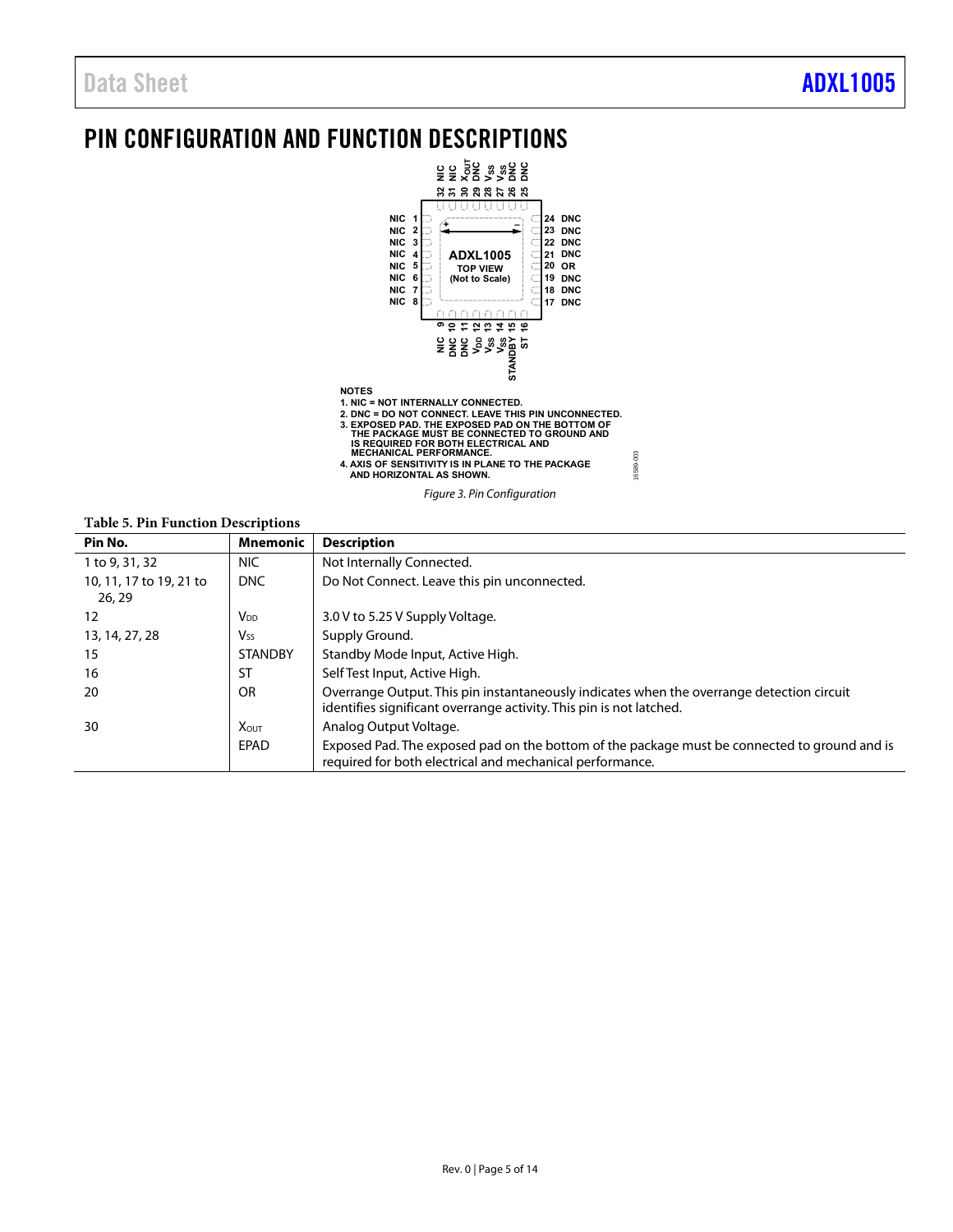## <span id="page-5-0"></span>TYPICAL PERFORMANCE CHARACTERISTICS



<span id="page-5-1"></span>Figure 4. Frequency Response, High Frequency (>5 kHz) Vibration Response; a Laser Vibrometer Controller Referencing the ADXL1005 Package Used for Accuracy



Figure 5. Noise Power Spectral Density (PSD) Below 10 Hz vs. Frequency







Figure 8. Noise PSD Above 100 Hz

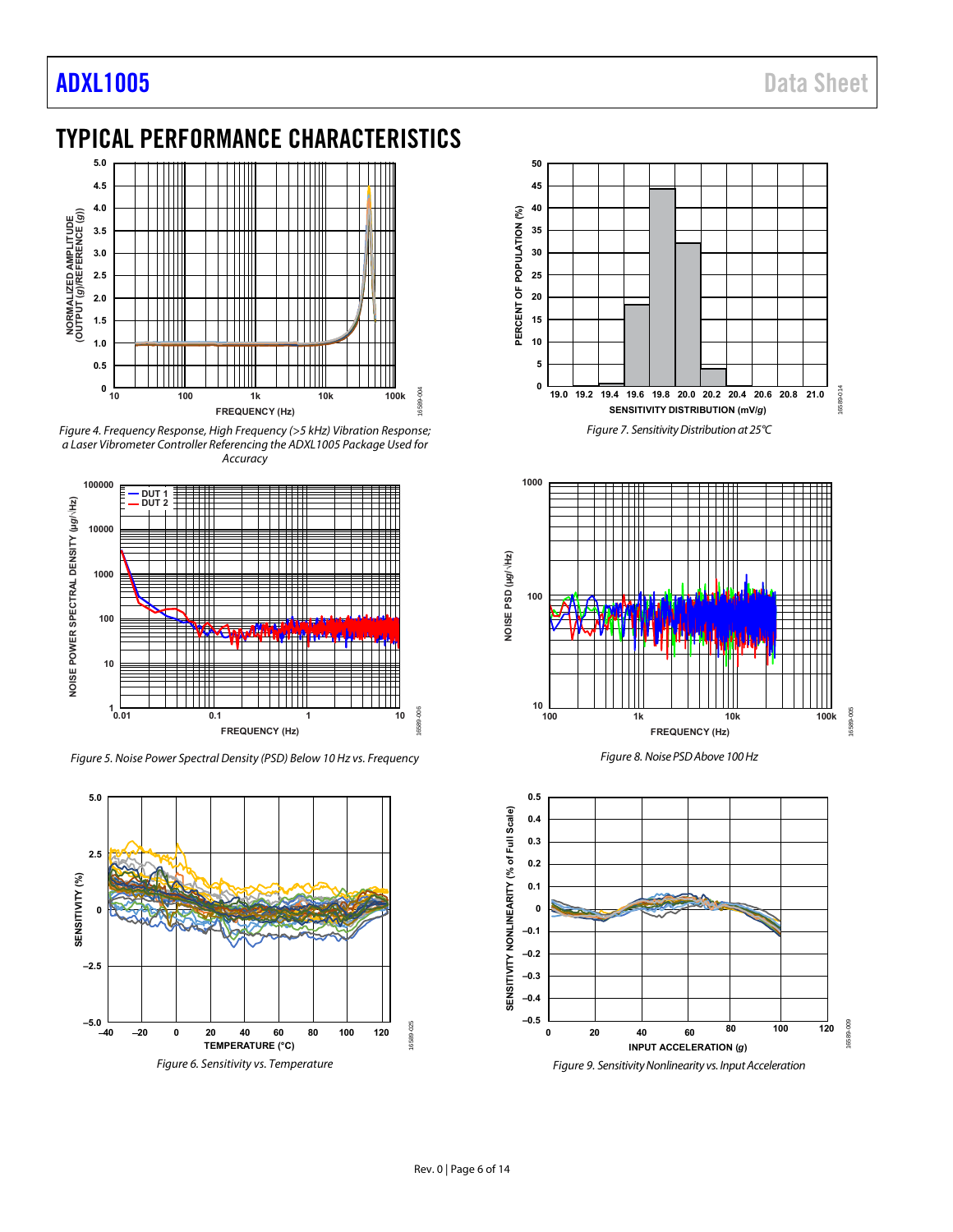Data Sheet **[ADXL1005](http://www.analog.com/ADXL1005?doc=ADXL1005.pdf)** 

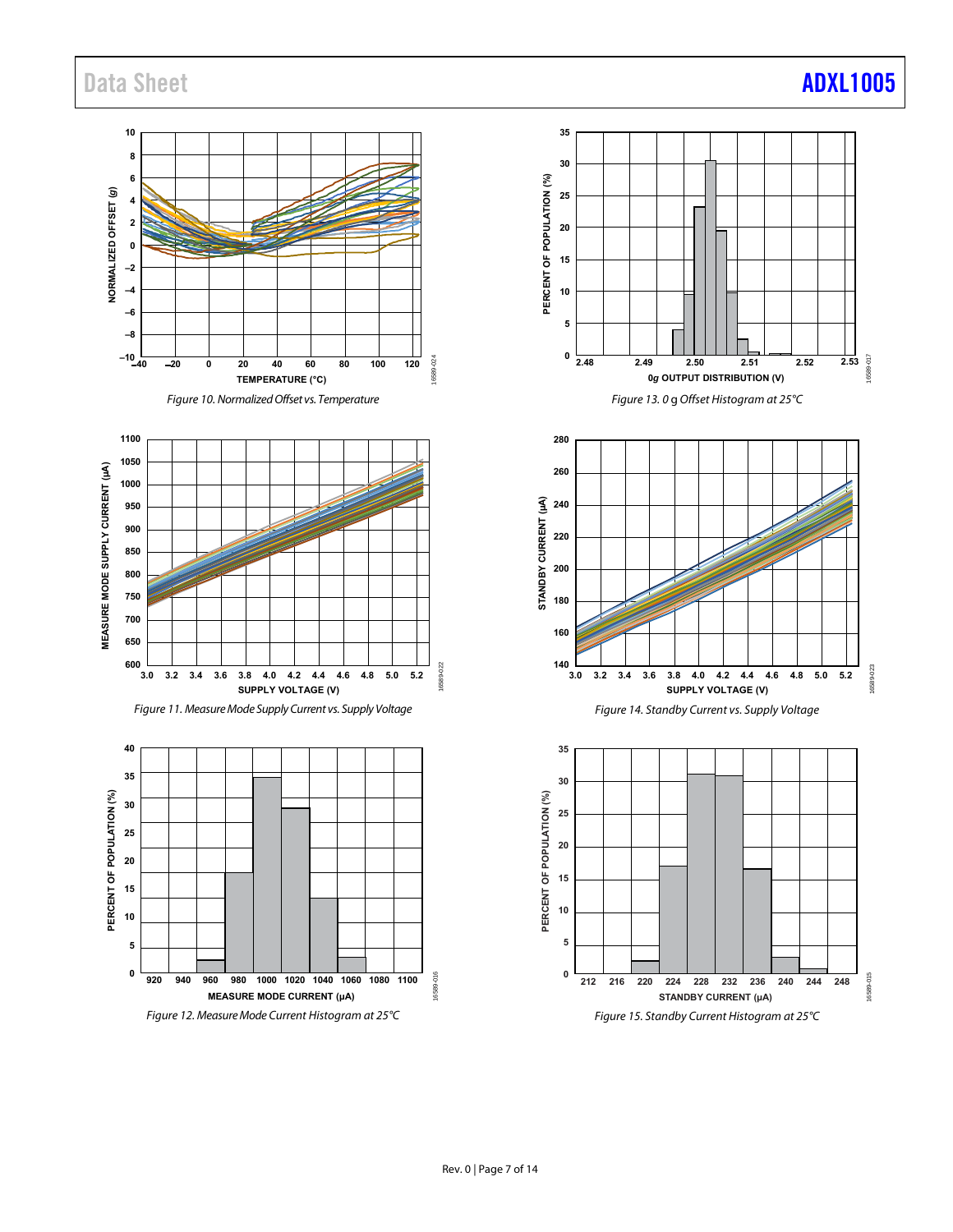

<span id="page-7-0"></span>Figure 16.  $X_{OUT}$  Output Recovery from Standby Mode to Measure Mode



Figure 17. Internal Clock Frequency vs. Temperature at 5.0 V Supply Voltage (V<sub>DD</sub>)



<span id="page-7-1"></span>Figure 18. Response to Overload Condition,  $X_{OUT}$  Delta is Difference from Midscale Voltage



Figure 19. Internal Clock Frequency vs. Supply Voltage at 25°C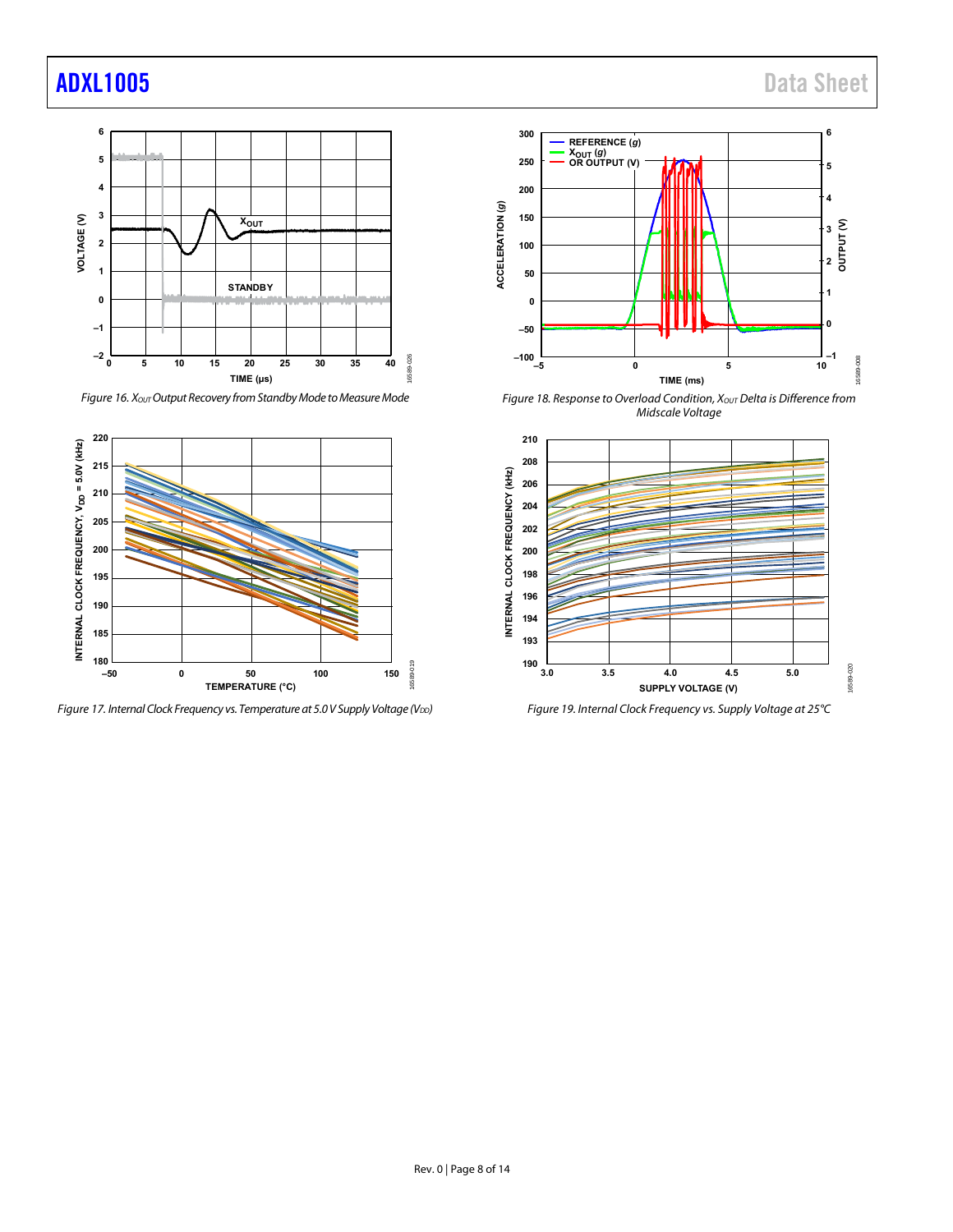## <span id="page-8-0"></span>THEORY OF OPERATION

The ADXL1005 is a low noise, single-axis, MEMS accelerometer, with a 42 kHz resonant frequency that provides an analog output proportional to mechanical vibration. The ADXL1005 has a high *g* range of ±100 *g*, suitable for vibration measurements in high bandwidth applications. Such applications include vibration analysis systems for monitoring and diagnosing machines or system health.

The low noise and high frequency bandwidth allows the measurement of vibration patterns caused by small moving components, such as internal bearings. The high *g* range provides the dynamic range necessary for high vibration environments such as heating, ventilation, and air conditioning (HVAC) and heavy machine equipment. To achieve proper performance, be aware of system noise, mounting, and signal conditioning.

System noise is affected by supply voltage noise. The analog output of the ADXL1005 is a ratiometric output. Therefore, supply voltage modulation affects the output. Use a properly decoupled, stable supply voltage to power the ADXL1005 and to provide a reference voltage for the digitizing system.

The output signal is impacted by an overrange stimulus. An overload indicator output feature indicates a condition that is critical for an intelligent measurement system. For more information about the overrange features, see th[e Overrange s](#page-11-1)ection.

Proper mounting ensures full mechanical transfer of vibration to accurately measure the desired vibration rather than vibration of the measurement system, including the sensor. A common technique for high frequency mechanical coupling is to use a sensor stud mount system while considering the mechanical interface of fixing the ADXL1005 in the stud. For lower frequencies (below the full capable bandwidth of the sensor), it may be possible to use magnetic or adhesive mounting. Proper mounting technique ensures proper and repeatable results that are not influenced by measurement system mechanical resonances and/or damping at the desired frequency, and represents an efficient and proper mechanical transfer to the system being monitored.

Proper application specific signal conditioning is required to achieve optimal results. Understanding the measurement frequency range and managing overload conditions is important to achieve accurate results. The electrical output signal of the ADXL1005 requires some band limiting and a proper digitization bandwidth. See the [Interfacing Analog](#page-10-0)  [Output Below 10 kHz s](#page-10-0)ection and th[e Interfacing Analog](#page-11-0)  [Output Beyond 10 kHz](#page-11-0) section for more information.

### <span id="page-8-1"></span>**MECHANICAL DEVICE OPERATION**

The moving component of the sensor is a polysilicon surfacemicromachined structure built on top of a silicon wafer. Polysilicon springs suspend the structure over the surface of the wafer and provide a resistance against acceleration forces.

Differential capacitors that consist of independent fixed plates and plates attached to the moving mass measure the deflection of the structure. Acceleration deflects the structure and unbalances the differential capacitor, resulting in a sensor output with amplitude proportional to acceleration. Phase sensitive demodulation determines the magnitude and polarity of the acceleration.

### <span id="page-8-2"></span>**OPERATING MODES**

The ADXL1005 has two operating modes: measure mode and standby mode. Measure mode provides a continuous analog output for active monitoring. Standby mode is a nonoperational, low power mode.

### **Measure Mode**

Measure mode is the normal operating mode of the ADXL1005. In this mode, the accelerometer actively measures acceleration along the axis of sensitivity and consumes 1.0 mA (typical) using a 5.0 V supply.

### **Standby Mode**

Placing the ADXL1005 in standby mode suspends the measurement and reduces the internal current consumption to 225 μA (typical for the 5.0 V supply). The transition time from standby to measurement mode is <50 μs. [Figure 16 s](#page-7-0)hows the transition from standby to measure mode.

### <span id="page-8-3"></span>**BANDWIDTH**

The ADXL1005 circuitry supports an output signal bandwidth beyond the resonant frequency of the sensor, measuring acceleration over a bandwidth comparable to the resonant frequency of the sensor. The output response is a combination of the sensor response and the output amplifier response. Therefore, external band limiting or filtering is required. See th[e Interfacing Analog](#page-10-0)  [Output Below 10 kHz s](#page-10-0)ection and th[e Interfacing Analog](#page-11-0)  [Output Beyond 10 kHz](#page-11-0) section for more information.

When using the ADXL1005 beyond 10 kHz, consider the nonlinearity due to the resonance frequency of the sensor, the additional noise due to the wideband output of the amplifier, and the discrete frequency spurious tone due to coupling of the internal 200 kHz clock. Aliased interferers in the desired band cannot be removed, and observed performance degrades. A combination of high speed sampling and appropriate band limiting filtering is required for optimal performance.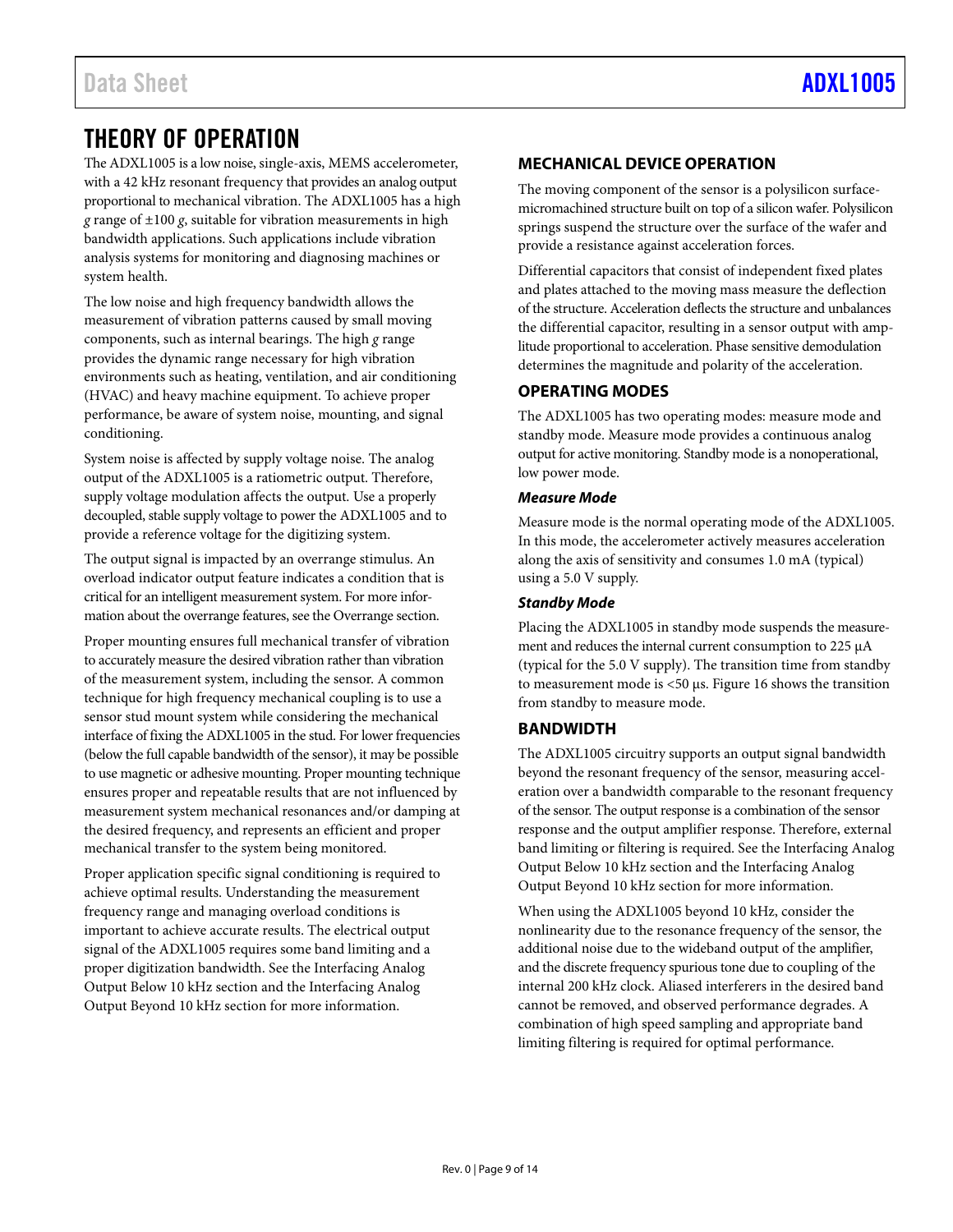## <span id="page-9-1"></span><span id="page-9-0"></span>APPLICATIONS INFORMATION **APPLICATION CIRCUIT**

For most applications, a single 1 μF capacitor adequately decouples the accelerometer from noise on the power supply. A band limiting filter at the output provides suppression of out of band noise and signal. A capacitive load between 100 pF and 22 nF is recommended.

The output amplifier can drive resistive loads up to 2 mA of source current, for example a load greater than 2.5 kΩ for 5 V operation. If the output is to drive a capacitive load greater than or equal to 100 pF, a series resistor of at least 8 kΩ is required to maintain the amplifier stability.

When inactive, the ST and STANDBY pins are forced low. The overrange indicator is an output that can be monitored to identify the status of the system.



### <span id="page-9-2"></span>**ON DEMAND SELF TEST**

A fully integrated electromechanical self test function is designed into the ADXL1005. This function electrostatically actuates the accelerometer proof mass, resulting in a displacement of the capacitive sense fingers. This displacement is equivalent to the displacement that occurs as a result of external acceleration input. The proof mass displacement is processed by the same signal processing circuitry as a true acceleration output signal, providing complete coverage of both the electrical and mechanical responses of the sensor system.

The self test feature can be exercised by the user with the following steps:

- 1. Measure the output voltage.
- 2. Turn on self test by setting the ST pin to  $V_{DD}$ .
- 3. Measure the output again.

4. Subtract the two readings and compare the result to the expected value from [Table 1,](#page-2-1) while factoring in the response curve due to supply voltage, if necessary, from [Figure 21.](#page-9-4) 

The self test function can be activated at any point during normal operation by setting the ST pin to  $V_{DD}$ . Self test takes approximately 300 μs from the assertion of the ST pin to a result. Acceleration outputs return approximately 300 μs after the release of the ST pin. While performing the self test measurement, do not use the accelerometer output to measure external acceleration.



### <span id="page-9-4"></span><span id="page-9-3"></span>**RATIOMETRIC OUTPUT VOLTAGE**

The ADXL1005 was tested and specified at  $V_{DD} = 5.0$  V. However, the ADXL1005 can be powered with  $V_{DD}$  as low as 3.0 V or as high as 5.25 V. Some performance parameters change as the supply voltage is varied.

The ADXL1005 output is ratiometric to the supply voltage,  $V_{DD}$ . Therefore, the output sensitivity (or scale factor) varies proportionally to the supply voltage. At  $V_{DD} = 5.0$  V, the output sensitivity is typically 20 mV/*g* for the ADXL1005. The zero *g* bias output is ratiometric also and is nominally midscale relative to the supply voltage (V<sub>DD</sub>/2).

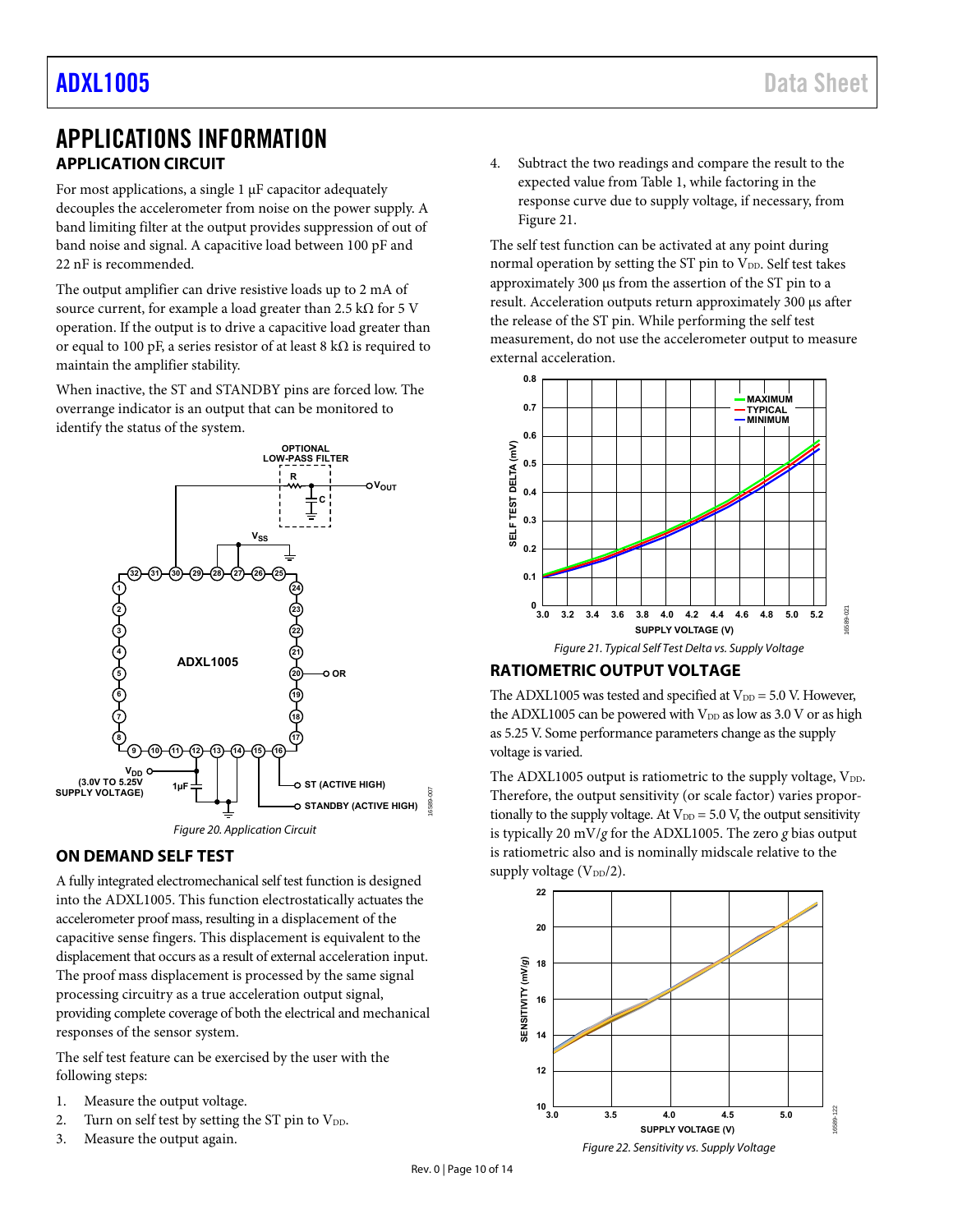### <span id="page-10-0"></span>**INTERFACING ANALOG OUTPUT BELOW 10 kHz**

The ADXL1005 senses mechanical motion along a single axis and produces a voltage output. The system performance depends on the output response resulting from sense mechanical vibration and signal processing of the electrical output.

The sensor must be effectively mechanically coupled. Mechanical coupling can be a complex integration of multiple components, typically unique for each application. Consideration must be made for all mechanical interfaces including the mounting of the MEMS to the PCB (the location on the PCB as well as the solder chemistry), the size of the PCB (both thickness and active surface area), and the mounting of the PCB to the system being monitored (either in a module or directly mounted).

In general, the following guidelines for effective mechanical interface must be used to support up to 10 kHz bandwidth:

- Keep the ADXL1005 near a stable mechanical mounting on the PCB.
- Provide multiple hard mounting points.
- Keep the PCB thick and avoid a large surface area PCB that induces higher magnitude and lower frequency resonances.
- Ensure the mechanical connection is sufficiently stiff to transfer mechanical forces up to the desired frequency. Below 10 kHz, magnetic and adhesive mounting is possible with proper attention. Th[e EVAL-ADXL1005Z e](https://wiki.analog.com/resources/eval/user-guides/inertial-mems/accelerometers/adxl1004?doc=ADXL1005.pdf)valuation boards can be used as a reference.

The ADXL1005 electrical output supports a bandwidth beyond the resonance of the sensor. The small signal bandwidth of the output amplifier in the ADXL1005 is 70 kHz. During the digitization process, aliasing (which is the folding of higher frequency noise and signals into the desired band) can occur. To avoid aliasing noise from the amplifier and other internal circuits (for example, coupling of the internal 200 kHz clock), it is recommended that an external filter be implemented at the desired bandwidth and the chosen analog-to-digital converter (ADC) sampling rate be faster than the amplifier bandwidth.

The output amplifier is ratiometric to the supply voltage, and there are two distinct cases regarding digital conversion, as follows:

- The user has an ADC downstream of the accelerometer that can use the V<sub>DD</sub> voltage as a reference. In this case, the voltage supply tolerance and voltage temperature coefficient (commonly associated with external regulators) tracks between the sensor and the ADC. Therefore, the supply and reference voltage induced error cancels out. This design approach is recommended.
- If the ADC cannot reference the same 5 V supply as the sensor for any reason, the sensitivity of the digitized sensor output reflects the regulator tolerance and temperature coefficient.

The ADXL1005 output amplifier is stable while driving capacitive loads of up to 100 pF directly without a series resistor. At loads greater than 100 pF, an 8 k $\Omega$  or greater series resistor must be used.

Se[e Figure 23 f](#page-10-1)or an example of the interface, including components when measuring mechanical vibration from 0 kHz to 5 kHz. For a 5 kHz pass band, a single-pole resistor capacitor (RC) filter is acceptable. However, in some applications, use of a more aggressive filter and lower sample ADC sample rate is possible. The following components are recommended to form a 5 kHz low-pass RC filter at the output of the ADXL1005 when interfacing to an ADC, such as th[e ADAQ7980:](http://www.analog.com/ADAQ7980?doc=ADXL1005.pdf) R1 = 91 kΩ, C1 = 330 pF,  $R2 = 0 \Omega$ , and C2 is not required. A minimum ADC sample rate of 16 kHz is recommended to avoid aliasing. When using sampling rates less than the resonance frequency (typically 42 kHz), be aware and account for the effective gain at the output of the sensor due to the resonance to ensure out of band signals are properly attenuated and do not alias into the band.

Se[e Figure 23 f](#page-10-1)or an example of the interface, including components when measuring mechanical vibration from 0 kHz to 10 kHz. The following components are recommended to form a two-pole RC filter at the output of the ADXL1005: R1 = 500  $\Omega$ , C1 = 10,000 pF,  $R2 = 1$  kΩ, and C2 = 10,000 pF. A minimum ADC sample rate of 200 kHz is recommended to avoid aliasing.



<span id="page-10-1"></span>Figure 23. Application Circuit for the ADXL1005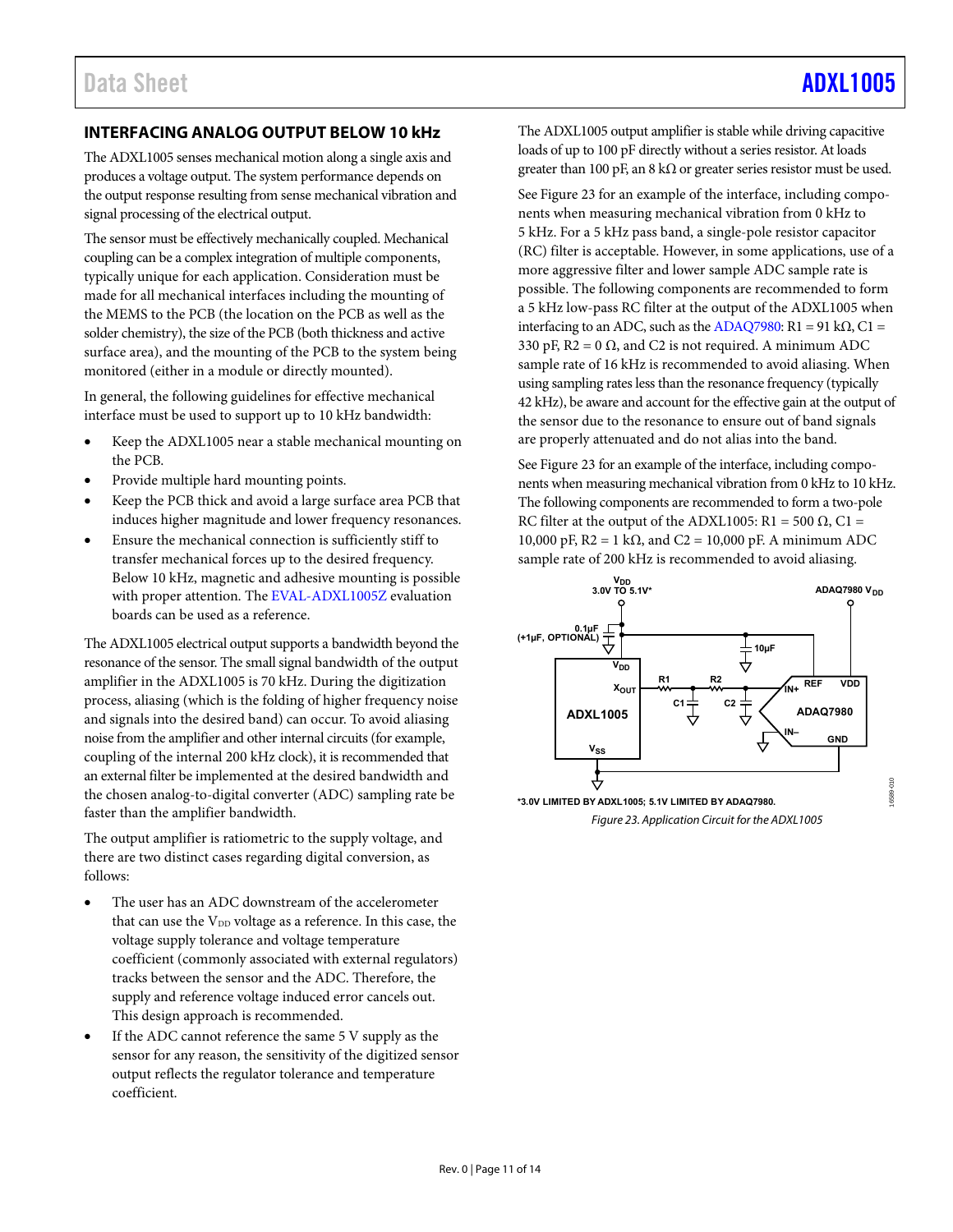### <span id="page-11-0"></span>**INTERFACING ANALOG OUTPUT BEYOND 10 kHz**

The ADXL1005 is a high frequency, single-axis MEMS accelerometer that provides an output signal pass band beyond the resonance frequency range of the sensor. Although the output 3 dB frequency response bandwidth is approximately 21 kHz (note that this is a 3 dB response, meaning there is a gain in sensitivity at this frequency), in some cases, it is desirable to observe frequency beyond this range. To accommodate frequency, the ADXL1005 output amplifier supports a 70 kHz small signal bandwidth, which is well beyond the resonant frequency of the sensor.

Although a mechanical interface is always important to achieve accurate and repeatable results in MEMS applications, it is critical when measuring greater than a few kilohertz. Typically, magnetic and adhesive mounting are not sufficient to maintain proper mechanical transfer of vibration through these frequencies. Mechanical system analysis is required for these applications.

When using the ADXL1005 beyond 10 kHz, consider the nonlinearity due to the resonance frequency of the sensor, the additional noise due to the wideband output of the amplifier, and the discrete frequency spurious tone due to coupling of the internal 200 kHz clock. If any of these interferers alias in the desired band, the aliasing cannot be removed, and observed performance degrades. A combination of high speed sampling and appropriate filtering is required for optimal performance.

The first consideration is the effect of the sensor resonance frequency at 42 kHz. Approaching and above this frequency, the output response to an input stimulus peaks, as shown i[n Figure 4.](#page-5-1) When frequencies are near or above the resonance, the output response is outside the linear response range, and the sensitivity is different than observed at lower frequencies. In these frequency ranges, the relative response (as opposed to absolute value) over time is typically observed.

The ADXL1005 output amplifier small signal bandwidth is 70 kHz. The user must interface to the device with proper signal filtering to avoid issues with out of band noise aliasing into the desired band. The amplifier frequency response roll-off can be modeled as a single-pole, low-pass filter, at 70 kHz. In the absence of additional external low-pass filtering, to avoid aliasing of high frequency noise, choose a sampling rate of at least  $2\times$  the equivalent noise bandwidth (ENBW) for a single-pole, low-pass filter, as follows:

 $ENBW = (\pi/2) \times 70$  kHz  $\approx 110$  kHz

The sample rate must be at least 220 kHz. This sample rate reduces broadband noise due to the amplifier from folding back (aliasing) in-band, but does not prevent out of band signals from aliasing in-band. To prevent out of band responses, additional external low-pass filtering is required.

Another artifact that must be addressed is the coupling of the internal clock signal at 200 kHz onto the output signal. This clock spur must be filtered by analog or digital filtering so as not to affect the analysis of results.

To achieve the lowest rms noise and noise density for extended bandwidth applications, it is recommended to use at least a multiple order low-pass filter at the output of the ADXL1005 and a digitization sample rate of at least 4× the desired bandwidth, assuming there is sufficient filtering of the 200 kHz internal clock signal. Use an ADC sample rate of 1 MSPS or greater along with digital low-pass filtering to achieve similar performance.

### <span id="page-11-1"></span>**OVERRANGE**

The ADXL1005 has an output (OR pin) to signal when an overrange event (when acceleration is greater than 2× the full-scale range) occurs. Built in overrange detection circuitry provides an alert to indicate a significant overrange event occurred that is larger than approximately 2× the specified *g* range. When an overrange is detected, the internal clock is disabled to the sensor for 200 μs to maximize protection of the sensor element during an overrange event. If a sustained overrange event is encountered, the overrange detection circuitry triggers periodically, approximately every 500 μs (se[e Figure 18\)](#page-7-1).

### <span id="page-11-2"></span>**MECHANICAL CONSIDERATIONS FOR MOUNTING**

Mount the ADXL1005 on the PCB in a location close to a hard mounting point of the PCB. Mounting the ADXL1005 at an unsupported PCB location, as shown in [Figure 24,](#page-11-3) may result in large, apparent measurement errors due to undamped PCB vibration. Placing the accelerometer near a hard mounting point ensures that any PCB vibration at the accelerometer is above the mechanical sensor resonant frequency of the accelerometer and effectively invisible to the accelerometer. Multiple mounting points, close to the sensor, and a thicker PCB help reduce the effect of system resonance on the performance of the sensor.

<span id="page-11-3"></span>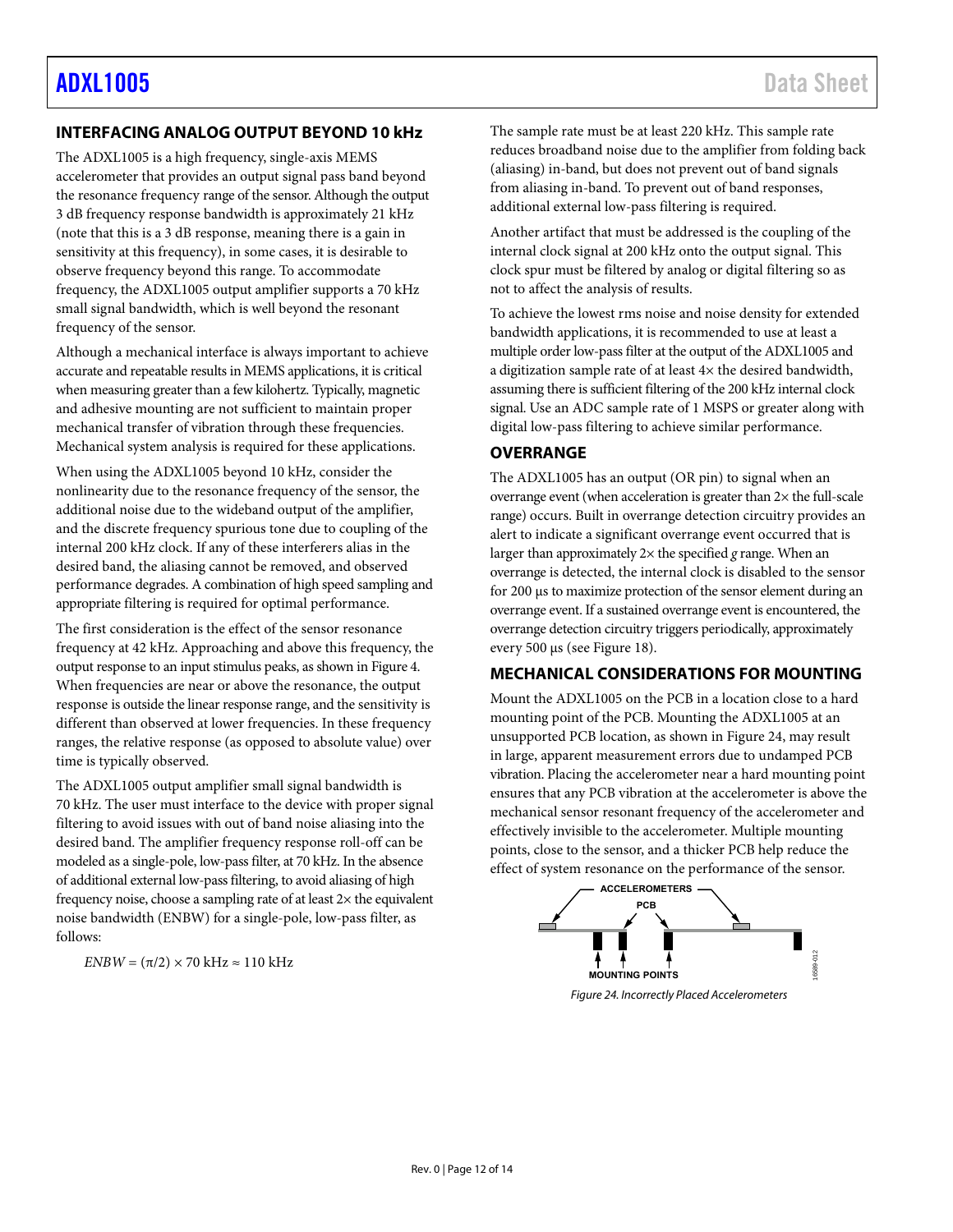### <span id="page-12-0"></span>**LAYOUT AND DESIGN RECOMMENDATIONS**

<span id="page-12-1"></span>[Figure 25 s](#page-12-1)hows the recommended PCB land pattern.